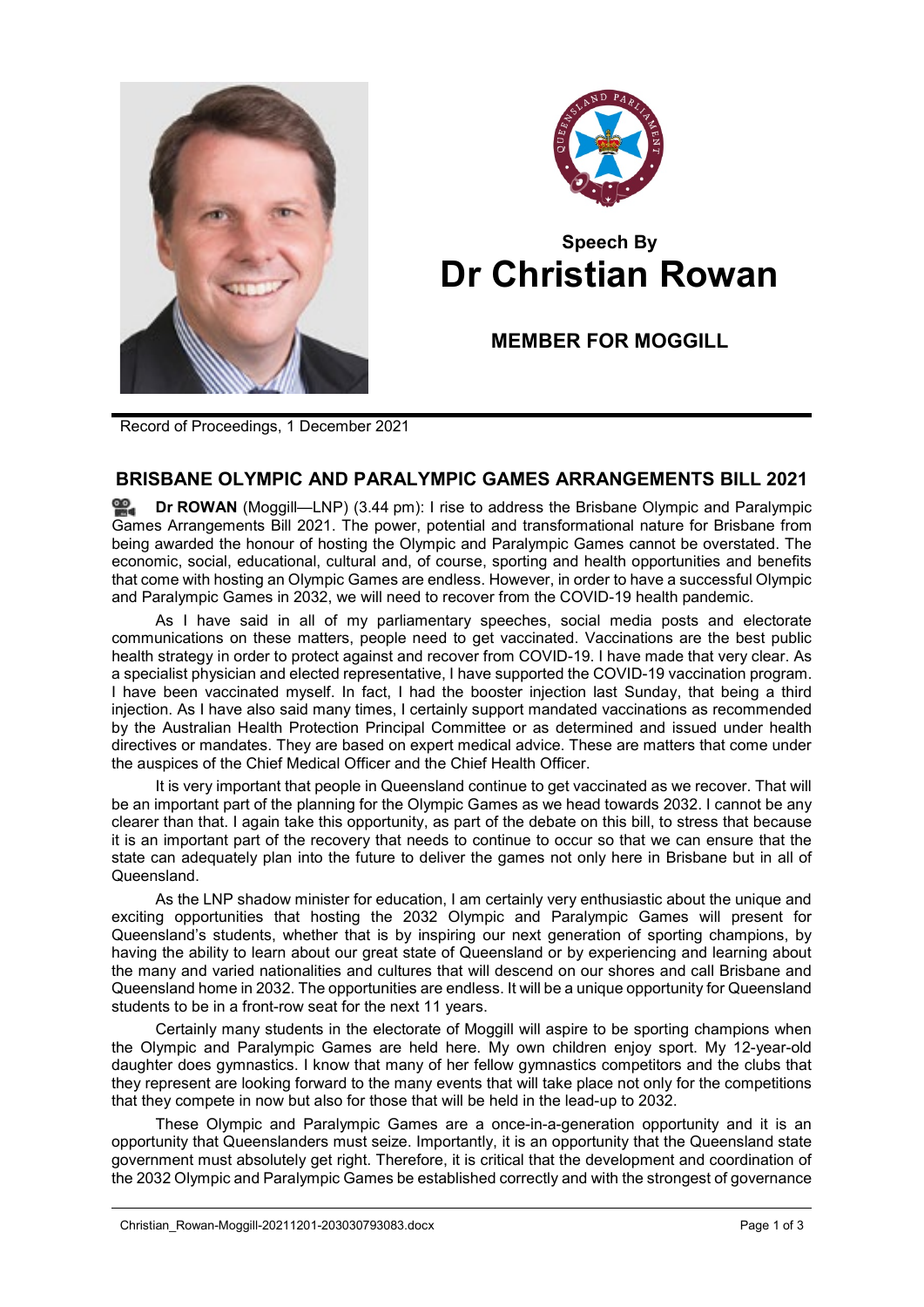frame works. When Brisbane was elected to host the 2032 Olympic and Paralympic Games by the International Olympic Committee on 21 July 2021, an Olympic host contract was formally entered into with the International Olympic Committee.

Under the Olympic host contract, the hosts of the Brisbane games—the state of Queensland, the Brisbane City Council and the Australian Olympic Committee—are ultimately entrusted with the planning, organising, financing and staging of the 2032 Olympic and Paralympic Games. Accordingly, this legislation before the House begins to formalise the organisation and coordination of the 2032 games. The bill's explanatory notes state—

The primary objectives of the Bill are to:

- establish the Brisbane Organising Committee for the 2032 Olympic and Paralympic Games (the Corporation) to undertake and facilitate the organisation, conduct, promotion and commercial and financial management of the 2032 Olympic and Paralympic Games; and
- establish a board of directors of the Corporation (the Board) to ensure the Corporation performs its functions in a proper, effective and efficient way.

In its examination of this legislation the Economics and Governance Committee of the 57th Parliament of Queensland made seven recommendations, including that the legislation be passed. Through the committee's consultation on this legislation there were a number of significant concerns raised which deserve due consideration and a comprehensive response from the Palaszczuk state Labor government. These concerns pertain to specific provisions within the proposed legislation which deal with matters related to right to information and the exclusion of categories of documents.

As articulated by Liberal National Party colleagues and through the statement of reservation tendered by the LNP members for Mermaid Beach, Coomera and Ninderry, exemptions to the Right to Information Act 2009 should only be granted in the most exceptional of cases. Further, whilst it is acknowledged that there may be legitimate purposes for the exemption of a small set of specific documents from right-to-information provisions, the Palaszczuk state Labor government has failed to provide Queenslanders with an acceptable justification for such use of a broad-ranging exemption to the Right to Information Act 2009. Concerns have also been raised with respect to conflict-of-interest provisions, with the Crime and Corruption Commission going as far as to suggest that the legislation in its current form poses a potential corruption risk. These concerns cannot be ignored and must be comprehensively addressed by the state government.

As I said earlier, the Olympic and Paralympic Games are a once-in-a-lifetime opportunity, which is why it is so critical that it is not squandered by the Queensland government and that every single opportunity and potential to enhance our state is achieved. The planning and coordination of these Olympic and Paralympic Games will also usher in a wave of infrastructure across our state. This, too, must be comprehensively planned for and implemented appropriately. This in and of itself is an opportunity to skill and train Queensland's future workforce to unlock the potential of new construction, hospitality and tourism jobs along with other associated industries.

Make no mistake: the infrastructure built to deliver these Olympic and Paralympic Games has the potential to leave a lasting legacy for all Queenslanders and to transform our region in Brisbane, in the south-east corner and across Queensland for decades to come. Nowhere is this more evident than in the western suburbs of Brisbane, where traffic congestion and vital road and public transport infrastructure have long been neglected under the current state Labor government. Only this week, the RACQ reported in its *Average travel speed, and cost of congestion on major state corridors* report that average speeds across Brisbane motorway sections during the morning and afternoon peaks were higher now than they were in October 2019, before the COVID-19 pandemic. What is more, both Moggill Road and the Centenary Motorway feature prominently in the top 10 most congested roads and road sections of Brisbane. The last thing that we need leading up to the Olympics in 2032 is for these issues not to be resolved, because certainly there will be significant movements of people around Brisbane athletes and visitors from all over the world as well as local residents.

With traffic congestion only set to become worse between now and then, particularly on the Centenary Motorway, as reported by Infrastructure Australia and the RACQ, the state Labor government cannot squander the next decade when it comes to planning for this infrastructure. The government certainly needs to plan now and have a collaborative approach with all levels of government—the state working with Brisbane City Council and the federal government—to ensure that the vital road and public transport infrastructure required not only for these 2032 Olympic and Paralympic Games but also for all residents, particularly residents in the western suburbs of Brisbane, is planned for and delivered.

In closing, I wish to acknowledge and reflect on the incredible bipartisan support and the spirit of goodwill that accompanies these 2032 Olympic and Paralympic Games. It has been decades long in the planning and I wish to acknowledge just a few of the visionaries and key members who have